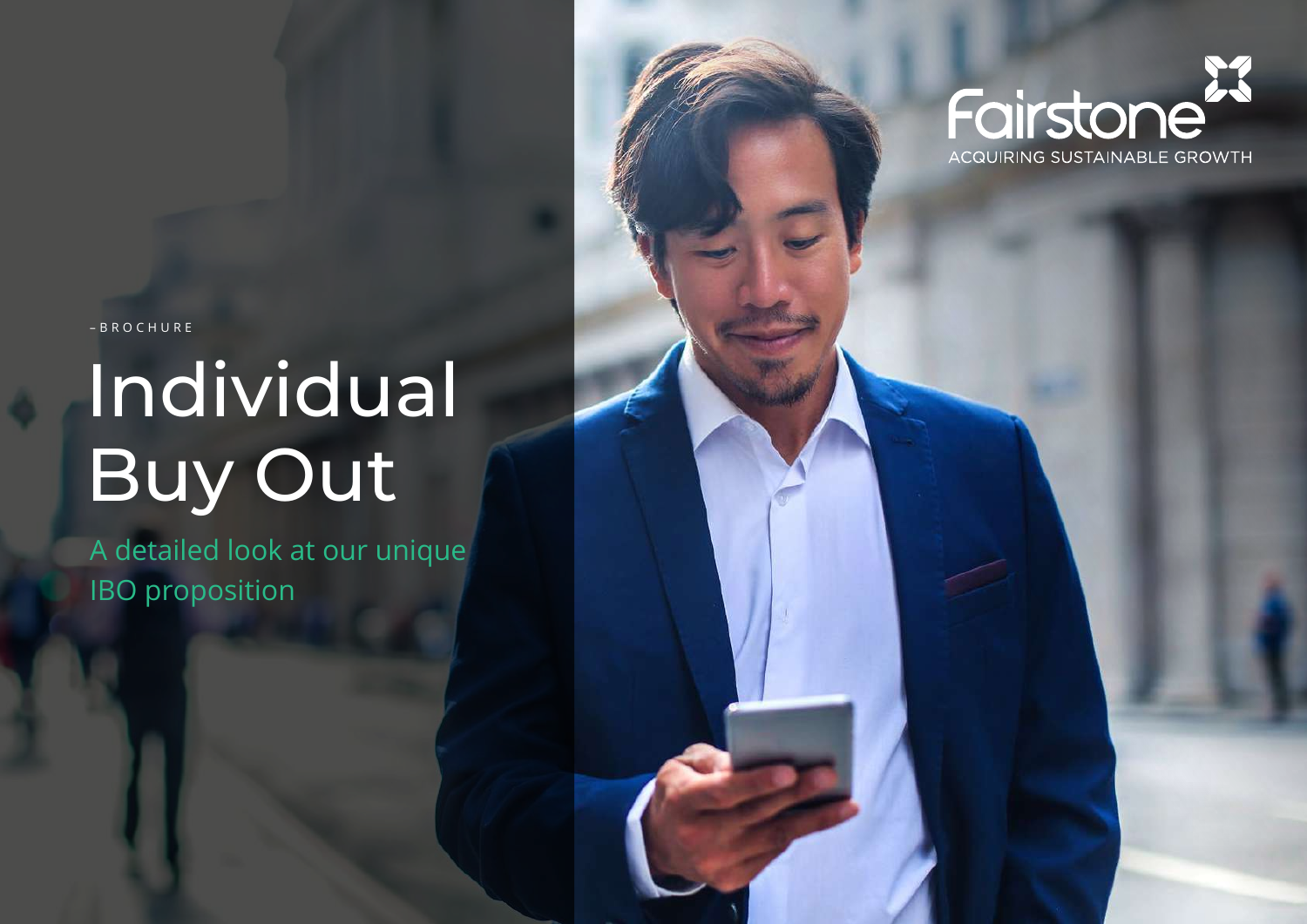

Fair

tone

# Many independent financial advisers operate across the UK as sole practitioners.

This number is reducing year on year as IFAs face rising operational costs, increasing regulatory pressure and the challenge of growing a business and planning for retirement when working alone.

At Fairstone, we understand the position many individual advisers find themselves in and have developed a unique proposition to enable advisers to join, grow and ultimately retire within the firm.

*"Fairstone and the IBO proposition delivers a well-thought out and structured exit strategy for advisers when they choose to retire and crucially provides client security by protecting their interests at all times."*

*Mark John Crichton, Independent Financial Adviser*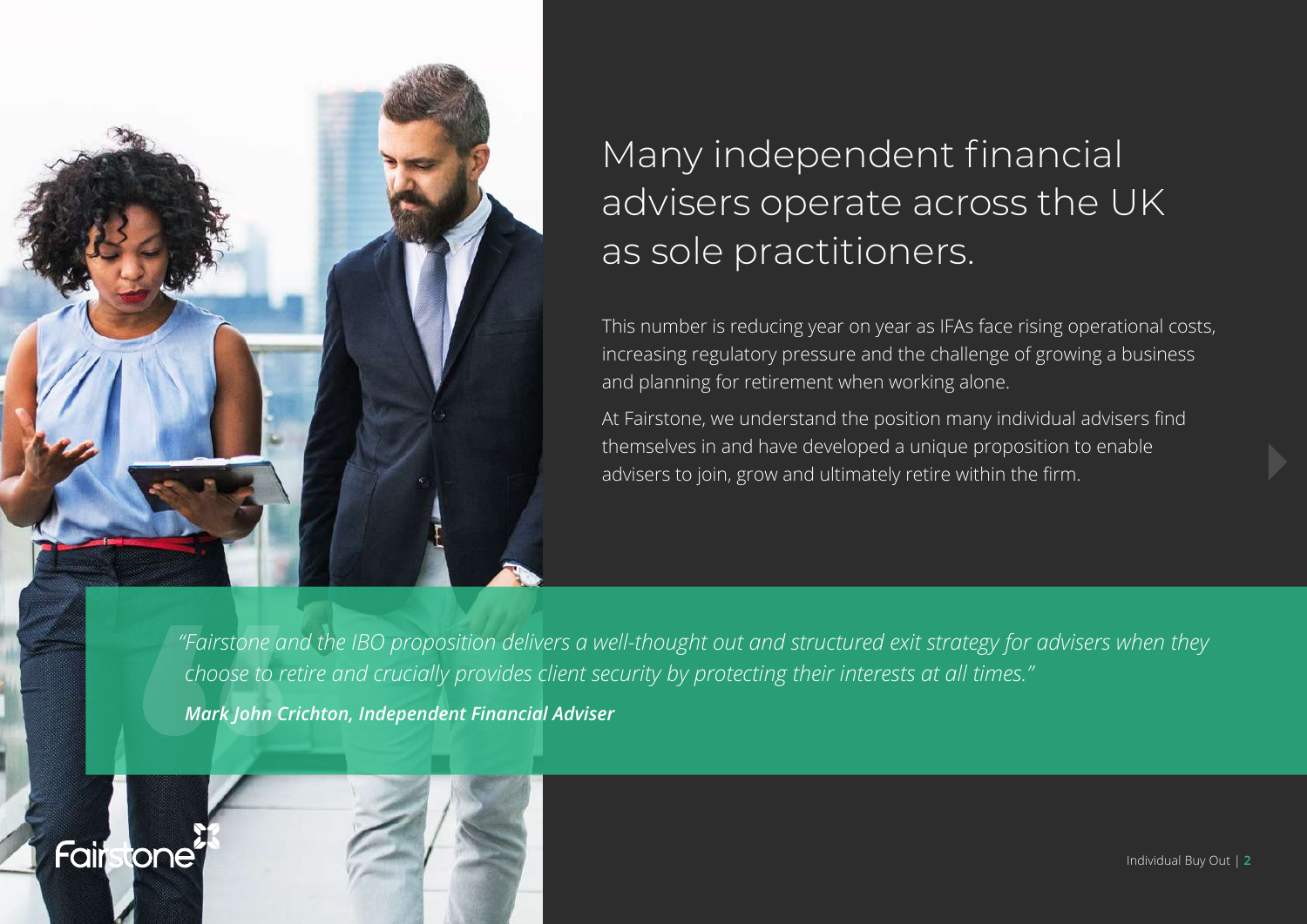## How it works

#### The Individual Buy Out (IBO) offers an average value of three times recurring income paid over four years

As part of the proposition, advisers integrate with Fairstone over a two-year period and commit to a 12-month handover ahead of retirement.

The integration period allows for full assimilation with our systems and processes and focusses on the growth of your business whilst preparing it for sale. Over the first year we will work in partnership to develop a growth strategy that enables you to optimise the value of your business and achieve your aspirational sale value.

#### The scheme offers:

- An initial **42%** of the total consideration paid in year one
- ◆ **60%** of on-going recurring income paid for four years
- **70%** of the previous 12 months recurring income paid at exit date
- Attractive **death benefits** for your nominated beneficiary
- Office space with admin and paraplanning **support**\*

\*within a Fairstone office



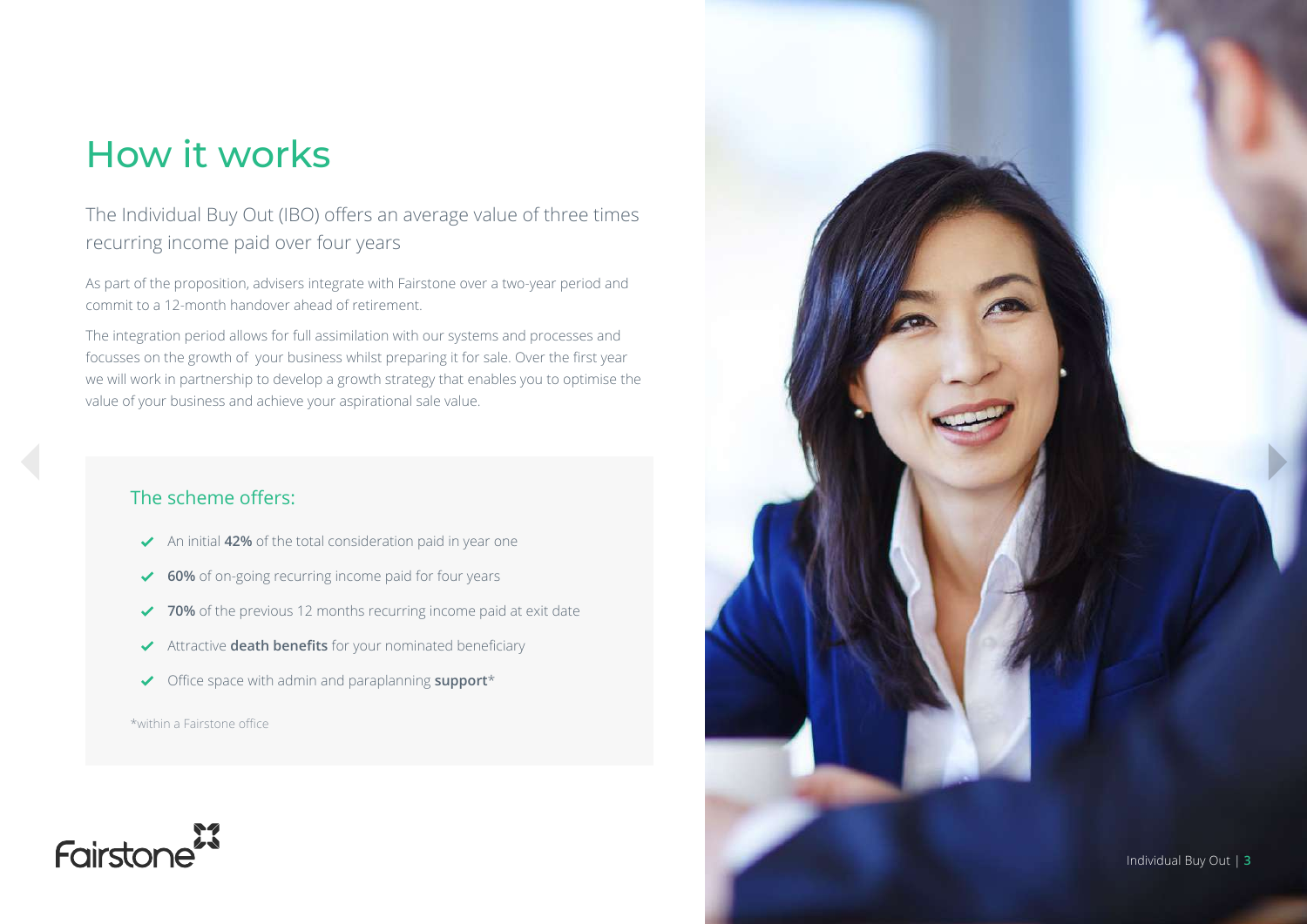

Supporting IFAs to grow their businesses and optimise their value is one of our top priorities.

- **•** As part of the IBO proposition we offer:
- **•** Access to growth funding
- **•** Business development consultancy and growth support
- **•** New opportunities generated by our customer acquisition programme
- **•** A pay-as-you-go paraplanning service
- **•** Adviser and staff development via the Fairstone academy
- **•** Marketing support\*
- \* including access to our TrustPilot and VouchedFor review programmes

### Optimising your value **How your plan might look**

Based on **£200,000** recurring income:

| Capital payment (on completion) | £140,000                  |
|---------------------------------|---------------------------|
| 48 monthly payments totalling   | £480,000 (£10k per month) |
| <b>Total consideration</b>      | £620,000                  |

\* **Received with 10% tax** - *therefore* **£558,000** *net of business asset disposal relief*

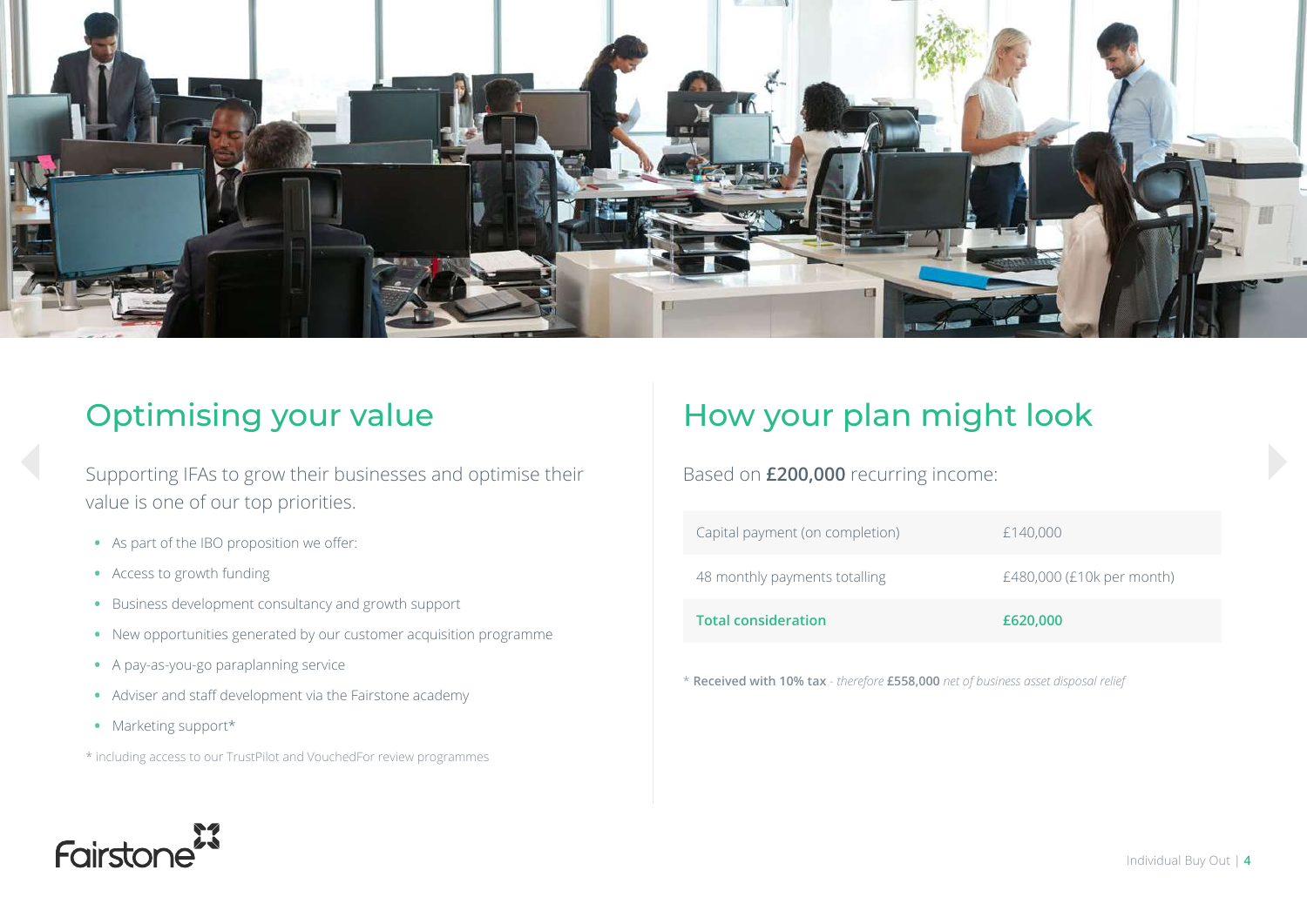# Interested in joining us?

When it comes to partnering with individual IFAs we have a series of minimum requirements and characteristics that we aim to meet.

We have a preference for Chartered individuals with no previous high-risk business and we look for IFAs based within 25 miles of a Fairstone office.

- Minimum revenue of **£200,000**
- Total revenue of between **£200,000** and **£500,000**
- Minimum **70%** as **recurring income**
- An average **client portfolio** size **above £250k**

If you don't meet this profile, we would be happy to discuss how we could help your business evolve into a new form.



To discuss your options call 0845 605 0680 or email joinus@fairstone.co.uk

Fairstone

Individual Buy Out | **5**